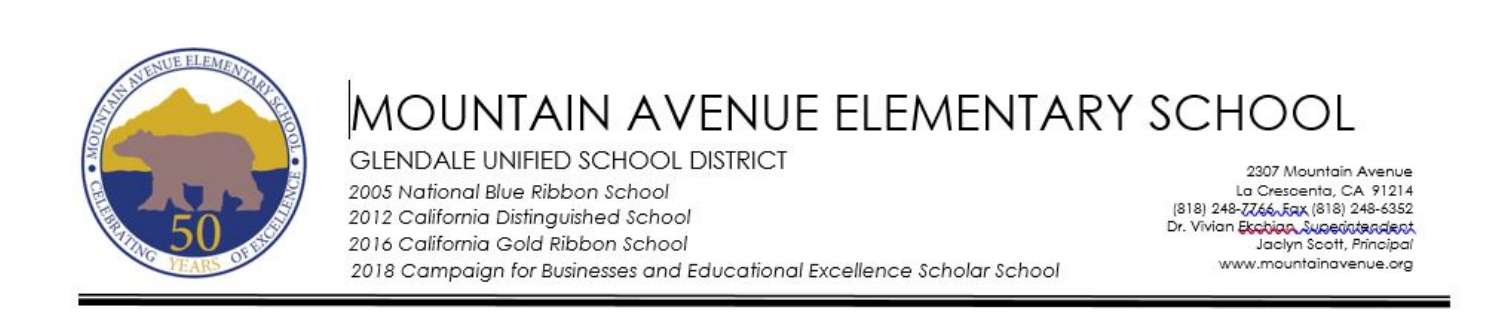# Mountain Avenue Elementary School Thursday Update

January 23, 2020



[Click here to access all flyers through the Peachjar website](https://app.peachjar.com/flyers/all/schools/55122)

| Thursday, January 23   | Yellow Ribbon Week!<br>HoneyBird Dine-Out!<br>6:00 PM Roosevelt STEAM Presentation<br>After School Clubs<br>2:15 PM3:45 PM Science Fair Project, Auditorium<br>2:20 PM3:10 PM LANGO Spanish, Science Lab<br>2:40 PM 3:40 PM Chess Nuts, Lunch Shelter                                                                                      |
|------------------------|--------------------------------------------------------------------------------------------------------------------------------------------------------------------------------------------------------------------------------------------------------------------------------------------------------------------------------------------|
| Friday, January 24     | Yellow Ribbon Week!<br>7:30 AM Chorus<br>8:30 AM Flag Ceremony<br>9:00 AM Geography Bee, Auditorium<br>2:45 PM School Site Council Meeting, Staff Lounge<br>6:00 PM Daughter VIP Dance<br>After School Clubs<br>2:15 PM Girl Scout Troop #01411, Rm 8202                                                                                   |
| Monday, January 27     | After School Clubs<br>2:20 PM- 3:50 PM Drama Maniacs: K-2nd Grade, Rm 2227<br>2:40 PM- 4:10 PM Drama Maniacs: 3rd- 6th Grade, Rm 2211<br>2:0 PM-3:20 PM Let's Make Art! w/ Vicki Rees, Rm 8201<br>2:30 PM- 4:00 PM Davidian-Mariamian Armenian Class, Rm 8202<br>2:40 PM- 3:40 PM 1st- 6th Grade Basketball                                |
| Tuesday, January 28    | <b>After School Clubs</b><br>2:20 PM-3:20 PM Let's Make Art! with Vicky Rees, Rm 8202<br>2:40 PM- 4 PM Kerbal Space Program, Rm 8101<br>2:45 PM- 3:45 PM GS Troop 4511, Rm 2223                                                                                                                                                            |
| Wednesday, January 29  | After School Clubs<br>2:30 PM Davidian-Mariamian Armenian Class, Auditorium<br>2:40 PM- 3:45 PM Math Team. Rm 8203<br>2:25 PM 3:25 PM Junior Robotics: Level 2, Science Lab<br>2:45 PM- 4 PM Coding: LED Panel, Rm 8202                                                                                                                    |
| Thursday, January 30   | Science Fair Projects, Auditorium<br><b>After School Clubs</b><br>2:15 PM3:45 PM Science Fair Project, Auditorium<br>2:20 PM3:10 PM LANGO Spanish, Science Lab<br>2:35 PM-3:35 PM ParkerAnderson: Pokémon Art Academy!, Rm 8202<br>2:40 PM 3:40 PM Chess Nuts, Lunch Shelter<br>2:40 PM-3:40 PM 1st-6th Grade Tennis & Soccer, Upper Field |
| Friday, January 31     | Science Fair Projects, Deliver to the Auditorium<br>7:30 AM Chorus<br>8:30 AM Flag Ceremony<br>4:00 PM Science Fair Night                                                                                                                                                                                                                  |
| <b>Upcoming Events</b> | February 3-7 Valentine-O-Gram Sales<br>February 10 No School- Lincoln Day<br>February 17 No School- Presidents Day                                                                                                                                                                                                                         |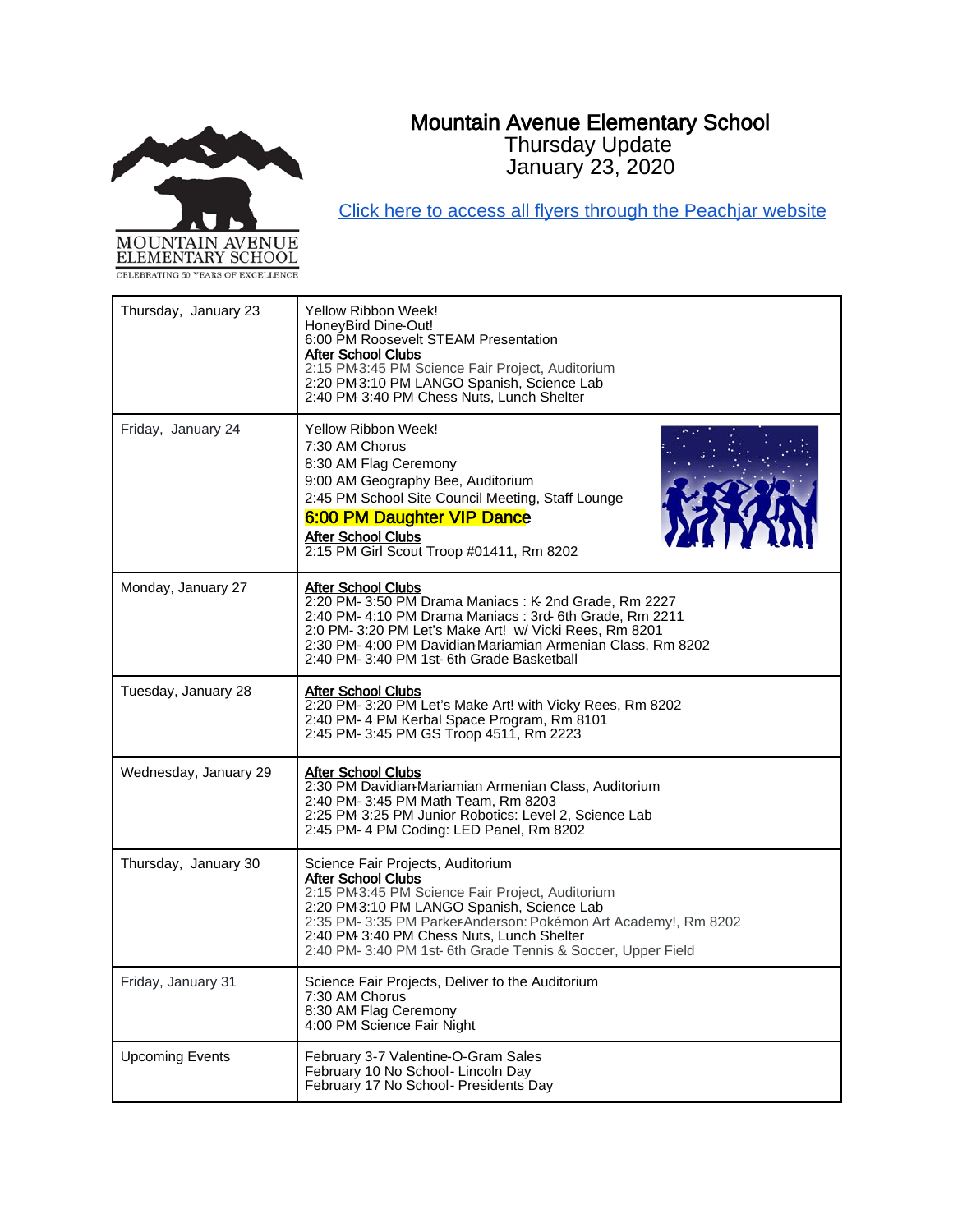### School Site Council Meeting

Please join us on 1/24/2020 at 2:45 PM for our School Site Council Meeting! All Parents are welcome to join! Please see the agenda on Peachjar!

## ELPAC Testing Dates

English Language Proficiency Assessment (ELPAC) will begin February 3, 2020.

### **LoveLines**

Lovelines are now available for purchase! Lovelines are \$5 and we can only offer 200 characters. All purchases will be done online through our Mountain Avenue Yearbook Store: <https://mountainavenue.picaboo.com/> under Parent Ad. It is first come first serve! The last day to purchase a Love Line is April 30th.

Disclaimer: Please add the recipient's name in your message and double check your spelling and grammar. The yearbook committee will *only copy and paste* your message onto the page.

~ The PTA Yearbook Committee



# Yearbook Purchases

Yearbook purchases will be done *only online* through our Mountain Avenue Yearbook Store[: https://mountainavenue.picaboo.com/](https://mountainavenue.picaboo.com/) . We will start yearbook sales on March 1st. This year, the yearbook will be \$35.00. Sales will end on May 8th. Yearbooks will be passed out to students on the last day of school. We will have a limited amount of yearbooks on hand to sell on the last day of school. If you miss both sales, yearbooks will be available for purchase through our yearbook website,

however, you will have to pay for your own shipping and handling as it will be delivered to your house directly.

Disclaimer: Currently, the Yearbook cover shown on our yearbook website is a placeholder. The yearbook cover is under construction.

# Volunteer Sign-in Option on Raptor Management Systems

The volunteer button is NOW available on our sign-in and sign-out kiosks! If you cannot find yourself on the volunteer side, no worries, just speak with Ms. Davies right away. She can havet set up in a jiffy. Thank you for your cooperation and patience.

# Art Docent Program

The Art Docent Program Needs You! Be involved in your child's class by volunteering to teach art lessons this year! Sponsored by PTA and MACK, the Art Docent program provides art instruction, materials, and art print examples to teach students about artists, art elements, and different art techniques. This is the main Art Program at our school and we need volunteers to help teach lessons. No artistic ability necessary! To volunteer to teach, contact Kathryn Rowley at kathrynhrowley@gmail.com . Thank you!



### 6th Grade Paper Roller Coaster Challenge

6th Graders, it's time for the great Paper Roller Coaster Engineering Challenge Build! Come to Mrs. Hall's classroom on Friday, Jan. 17th during the morning recess to find out more. Remember to bring your signed parent permission slip from your Thursday folder, or print the roller coaster permissions form from Peachjar. Sixth grade students can form teams of 2-5 students to build roller coasters out of cardstock paper during morning recess at the lunch tables from Jan. 21st -Jan. 30th. Students will race the paper roller coasters during morning recess on Friday, January 31st on Science Fair day to see which roller coaster keeps a marble rolling the longest to win a prize for the "longest ride!"

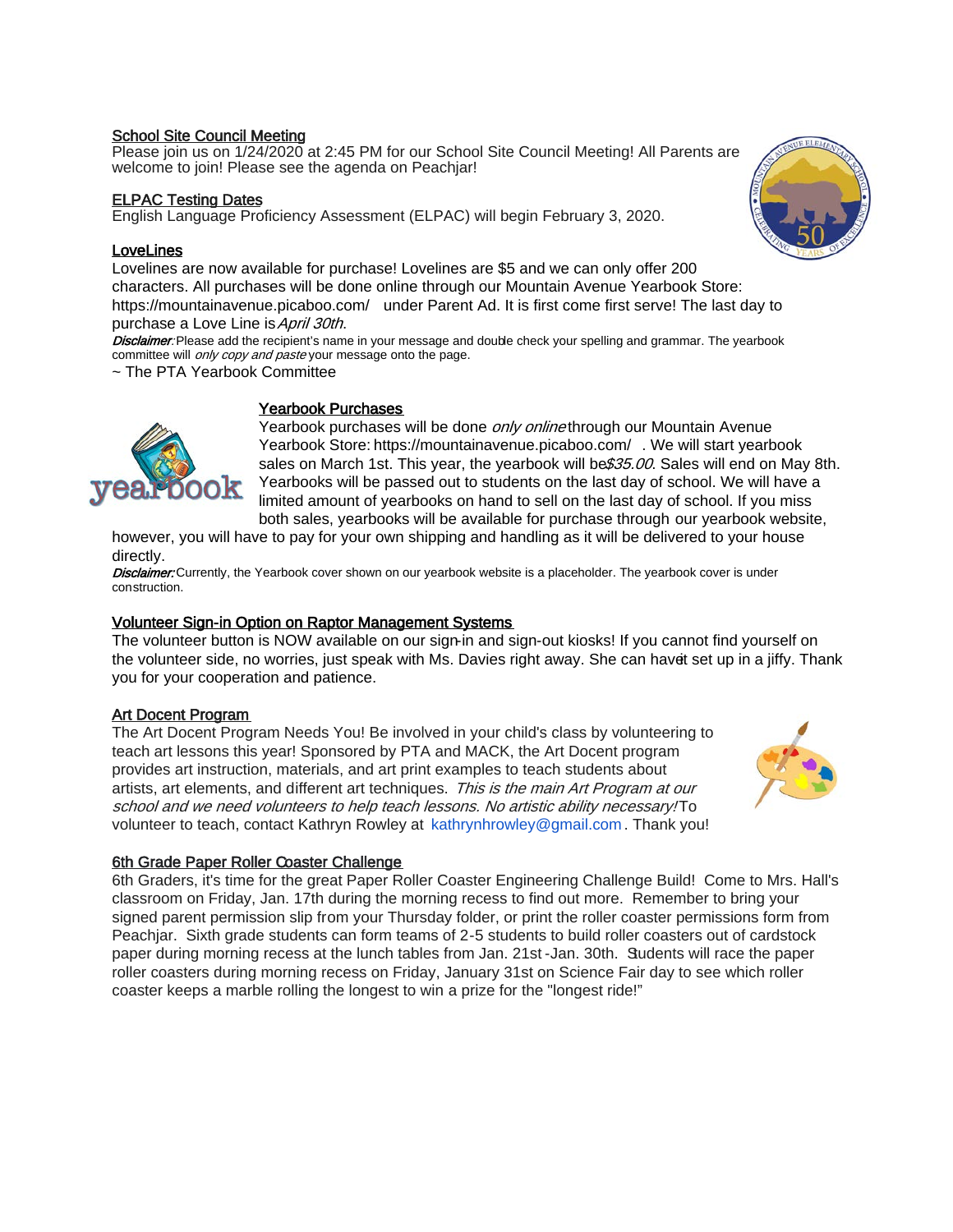# Science Fair



The Science Fun Fair is coming up! All grades TK6th are welcome to submit a science project in 6 different categories, Experimental, Research, Engineering/Technology, Collection, Model, and Demonstration. There is no judging, and everyone who enters receives a ribbon/certificate. Deadline to turn in entry form is Friday, January 17th. See PeachJar for entry forms as well as signup using the weblink:

[https://www.signupgenius.com/go/5080a45a4ae23a4f94](https://www.signupgenius.com/go/5080a45a4ae23a4f94-science1) -science1. For more information, see the handouts in the office. Projects are due in the auditorium on Thursday, January 30th, and the Science Fun Fair is on Friday, January 31st. Free poster boards will be delivered to classrooms, if needed, once the student entry form is received. Sixth grade students may also do a team paper roller coaster building project - -see Peachjar for more information. Our theme this year is 'Light the Path to Discovery"

and we will have the Kidspace Discovery Dome mobile planetarium show for students to have an immersive experience exploring the universe on Family Night, which is from 4:307 p.m. on Friday, January 31st. Contact Jackie Bodnar at jackiebodnar@gmail.com or Meena Arunachalam at mail2meena@yahoo.com with any questions.

### ED100

Mountain Avenue PTA is partnering with Ed100.org this year to learn more about California's education system. We already have a parent that has GRADUATED the program! How many parents can we graduate this year??? The Check it out: [www.ed100.org](http://www.ed100.org/) (Be sure to log in and select our school to increase our chances in a drawing!).





# Yearbook Club

Do you have photos you want to share with the Yearbook Club? Here is the link: <https://uploads.picaboo.com/8621381>\_Using this link, your photos will automatically appear in our yearbook editing platform! Thank you for sharing! Disclaimer: With so many submissions, there is no guarantee that your uploaded photo will be used in the yearboo*k*

# **SHOP with Amazon**

Don't forget that every time you shop with Amazon, a percent of your purchase comes to Mountain Avenue's 6th gra de! How does it work? Ma ke sure you click the link BEFORE going to the website. The link is also a vailable on the Mountain Avenue Website. Thank you for your support!



[https://www.a ma zon.com/?\\_encoding=UTF8&ta g=mounta venuele](https://www.amazon.com/?_encoding=UTF8&tag=mountavenuele-20&linkCode=ur2&camp=1789&creative=9325) - 20&linkCode=ur2&ca mp=1789&creative=9325



# Peachjar (Flyers)

There's an easier way to view flyers! Here is the link for Peachjar, where you would be able to view all the flyers that has to do with School and everything in between! Please start referring to this wonderful site for all of the flyers! Peachiar Flyers



### PBIS

Mounta in Avenue pa rticipa tes in PBIS, which sta nds for Positive Beha vior Interventions and Supports. Our Statement of Purpose is... We are a school community that champions diversity and creativity within a kind, safe, responsible and respectful environment. All Mountain Avenue **B.E.A.R.S**are expected to:

Be Kind **Encouraging Accept Responsibility** Respect Others and be **Safe**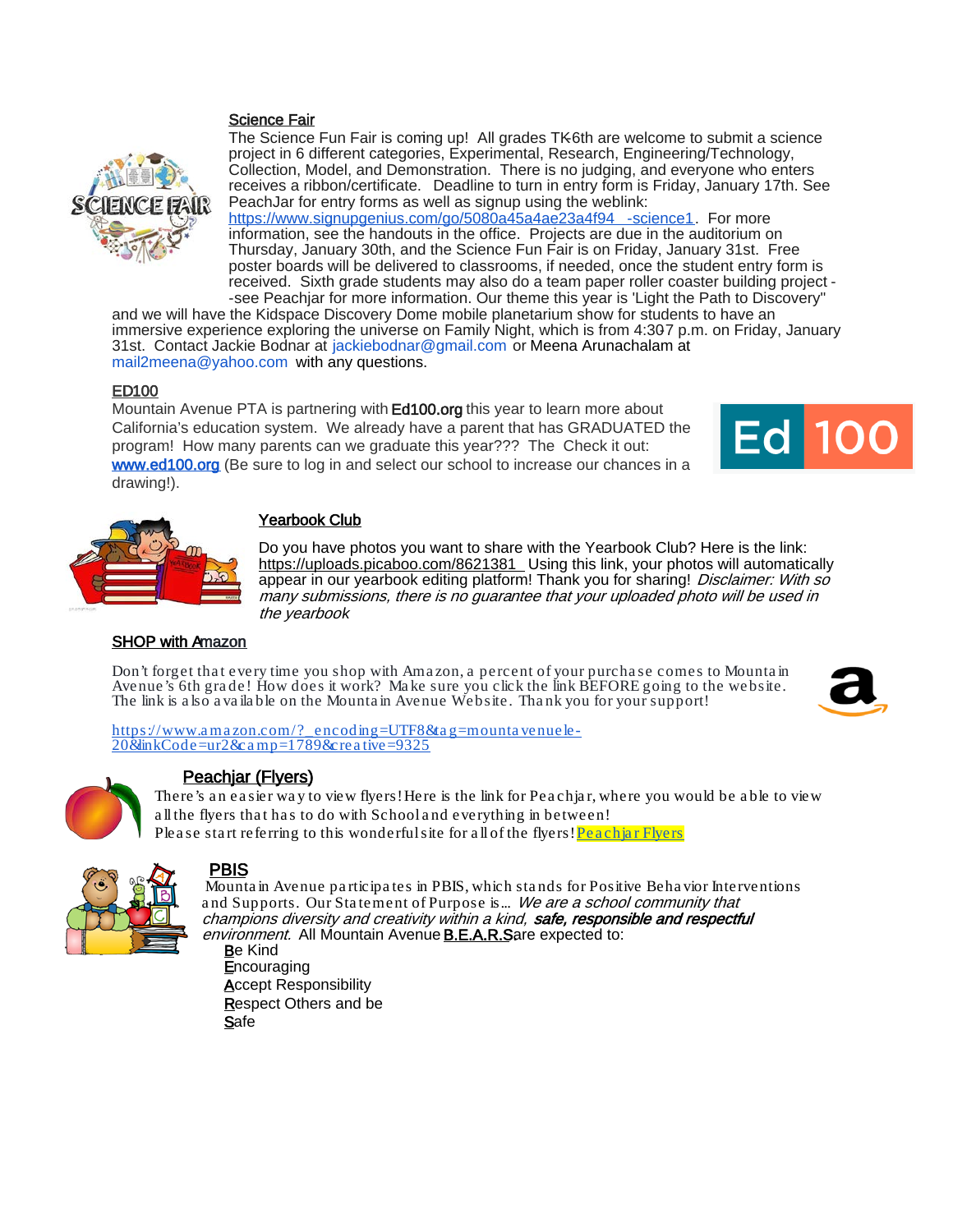# **Mountain Avenue Elementary School**



Thursday Update January 23, 2020

| 목요일, January 23 | 엘로우 리본 주간 (Yellow Ribbon Week)!<br>하니버드 (HoneyBird) 다인아웃 (Dine-Out)!<br>6:00 PM 루즈벨트 중학교 STEAM 프로그램 (Roosevelt STEAM) 설명회<br>방과후 클럽 (After School Clubs)<br>2:15 PM-3:45 PM 과학 박람회 (Science Fair) 프로젝트, 오디토리엄<br>2:20 PM-3:10 PM LANGO 스페니쉬 (Spanish), 싸이언스 랩<br>2:40 PM- 3:40 PM 체스 넛츠 (Chess Nuts), 런치쉘터 (Lunch Shelter)                           |
|-----------------|------------------------------------------------------------------------------------------------------------------------------------------------------------------------------------------------------------------------------------------------------------------------------------------------------------------------------------------------------|
| 금요일, January 24 | 엘로우 리본 주간 (Yellow Ribbon Week)!<br>7:30 AM 합창부 (Chorus) 연습<br>8:30 AM 아침조회 (Flag Ceremony)<br>9:00 AM 지오그래피 비 (Geography Bee), 오디토리엄<br>2:45 PM 스쿨 싸잇 카운슬 (School Site Council) 미팅,<br>스태프 라운지<br>6:00 PM 딸과의 댄스 파티 (Daughter VIP Dance)<br>방과후 클럽 (After School Clubs)<br>2:15 PM 걸스카웃 Troop #01411, Rm 8202                                        |
| 월요일, January 27 | 방과후 클럽 (After School Clubs)<br>2:20 PM - 3:50 PM 드라마 매니액스 (Drama Maniacs): K - 2 학년, Rm 2227<br>2:40 PM - 4:10 PM 드라마 매니액스 (Drama Maniacs): 3 학년 - 6 학년, Rm 2211<br>2:20 PM - 3:20 PM 렛츠 메잌 아트 (Let's Make Art! with Vicky Rees), Rm 8201<br>2:30 PM - 4:00 PM Davidian-Mariamian 알메니안 클래스, Rm 8202<br>2:40 PM - 3:40 PM 1 학년 - 6 학년 농구 (Basketball) |
| 화요일, January 28 | 방과후 클럽 (After School Clubs)<br>2:20 PM - 3:20 PM 렛츠 메잌 아트 (Let's Make Art! with Vicky Rees), Rm 8202<br>2:40 PM - 4 PM 커벌 스페이스 프로그램 (Kerbal Space Program), Rm 8101<br>2:45 PM - 3:45 PM 걸스카웃 Troop 4511, Rm 2223                                                                                                                                    |
| 수요일, January 29 | 방과후 클럽 (After School Clubs)<br>2:30 PM Davidian-Mariamian 알메니안 클래스, 오디토리엄<br>2:40 PM - 3:45 PM 매쓰 팀 (Math Team), Rm 8203<br>2:25 PM- 3:25 PM Junior Robotics: Level 2, 싸이언스 랩<br>2:45 PM - 4 PM Coding: LED Panel, Rm 8202                                                                                                                           |
| 목요일, January 30 | 과학 박람회 (싸이언스 페어) 프로젝, 오디토리엄<br>방과후 클럽 (After School Clubs)<br>2:15 PM - 3:45 PM 과학 박람회 (싸이언스 페어) 프로젝, 오디토리엄<br>2:20 PM - 3:10 PM LANGO 스페니쉬 (Spanish), 싸이언스 랩                                                                                                                                                                                        |

피치자 웹싸이트 [\(Peachjar website\)](https://app.peachjar.com/flyers/all/schools/55122) 를 통해 전단지를 보시려면 여기를 클릭 [하십시요](https://app.peachjar.com/flyers/all/schools/55122).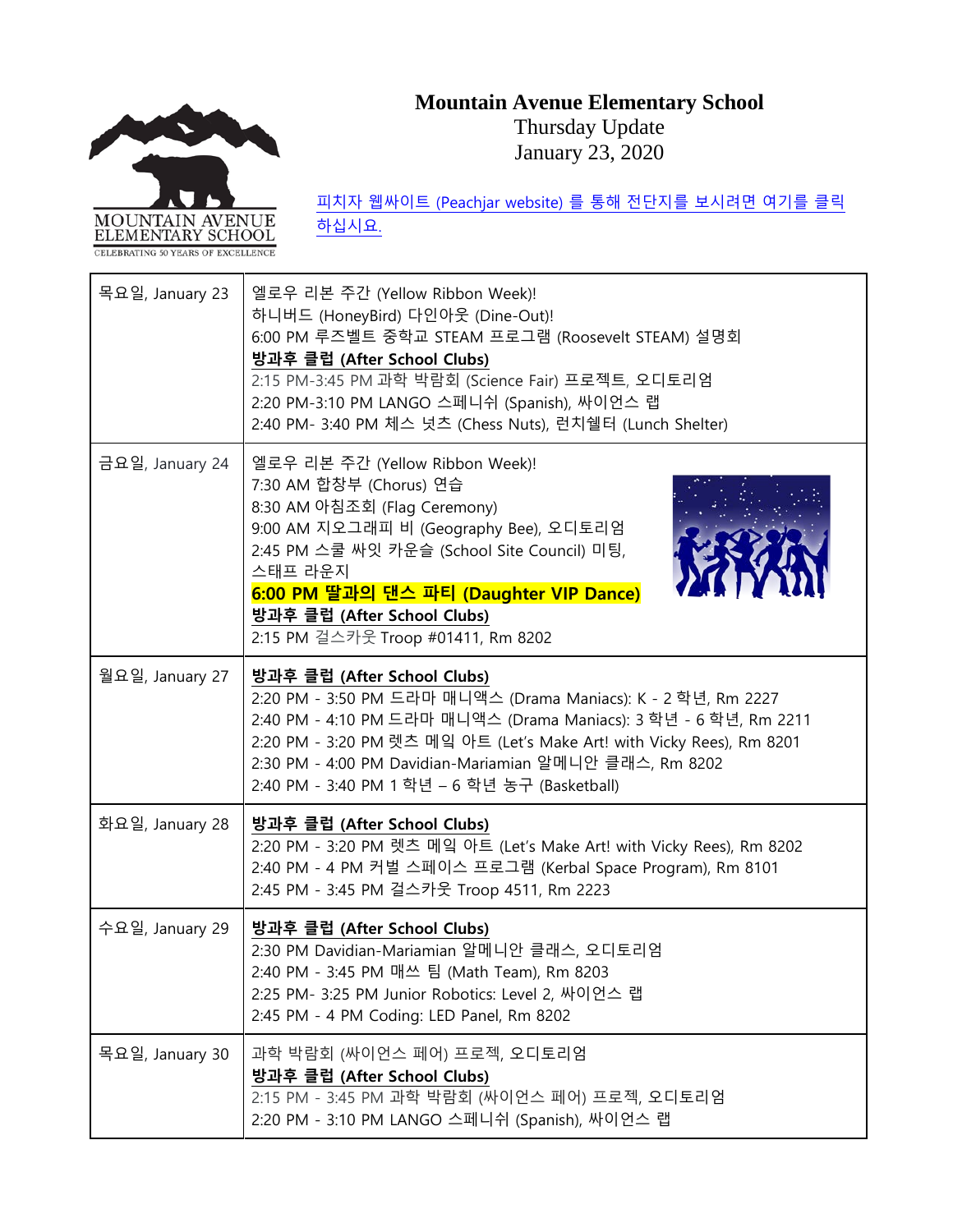|                 | 2:35 PM - 3:35 PM 파커 앤더슨 (Parker-Anderson): Pokemon Art Academy!, Rm 8202<br>2:40 PM - 3:40 PM 체스넛츠 (Chess Nuts), 런치쉘터 (Lunch Shelter)<br>2:40 PM - 3:40 PM 1 학년 - 6 학년 테니스 & 축구 (Tennis & Soccer), 어퍼필드<br>(Upper Field) |
|-----------------|---------------------------------------------------------------------------------------------------------------------------------------------------------------------------------------------------------------------------|
| 금요일, January 31 | 과학 박람회 (싸이언스 페어) 프로젝, 오디토리엄<br>7:30 AM 합창부 (Chorus) 연습<br>8:30 AM 아침조회 (Flag Ceremony)<br>4:00 PM 과학 박람회 (Science Fair) 패밀리 나잇!                                                                                           |
| 다가오는 행사들        | February 3-7 발렌타인 오 그램 (Valentine-O-Gram) 판매<br>February 10 학교 휴무 No School - Lincoln Day<br>February 17 학교 휴무 No School - Presidents Day                                                                                 |

# **School Site Council Meeting**

1 월 24 일, 오후 2 시 45 분에 개최되는 스쿨 싸잇 카운슬 (School Site Council) 미팅에 우리와 함께 하십시오! 모든 학부모님의 참여를 환영합니다! Peachjar 의 회의내용 (agenda) 을 참고하십시오!



English Language Proficiency Assessments for California (ELPAC) 이 2020 년 2 월 3 일부터 시작됩니다.

# **러브라인즈 (LoveLines)**

이어북에 들어가는 러브라인을 구입할 수 있습니다! 러브라인은 각각 \$5 이며, 최대 200 자 까지만 가능합니다. 모든 구매는 [Mountain Avenue Yearbook Store](https://mountainavenue.picaboo.com/) (https://mountainavenue.picaboo.com/ Parent Ad) 를 통해 온라인으로만 이루어 집니다. 선착순입니다! 러브라인을 구매할 수 있는 마지막 날은 4 월 30 일입니다. 면책 조항 : 메시지에 수신자의 이름을 넣어 주시고 철자와 문법을 다시 확인하십시요. 이어북커미티는 메시지를 카피해서 (only copy and paste ) 그대로 앨범 페이지에 추가하게 됩니다. ~ PTA 이어북커미티 (Yearbook Committee)



# **이어북 (Yearbook 학교앨범) 구입**

이어북 (Yearbook 학교앨범) 구입은 Mountain Avenue 이어북 스토어 [\(https://mountainavenue.picaboo.com\)](https://mountainavenue.picaboo.com/) 를 통해서만 온라인으로 이루어 집니다. 3 월  $\mathsf{OOK}$  1 일부터 판매를 시작합니다. 올해 이어북 (Yearbook 학교앨범) 은 \$35.00 입니다. 판매는 5 월 8 일에 끝납니다.

이어북 (Yearbook 학교앨범) 은 학교 마지막 날에 학생들에게 전달됩니다. 학교 마지막 날에 판매할 수 있는 이어북 (Yearbook 학교앨범) 은 수량이 제한되어 있습니다. 두가지 방법으로 구입을 못하신 경우에는, 이어북 스토어를 통해 구입할 수 있지만, 집으로 직접 배송되므로 배송 & 핸들링 (shipping and handling) 비용을 지불해야 합니다.

*면책 조항 :* 현재 이어북 스토어 싸이트에 보이는 앨범표지는 임시로 넣어둔 것입니다. 앨범표지는 현재 만들고 있는 중입니다.

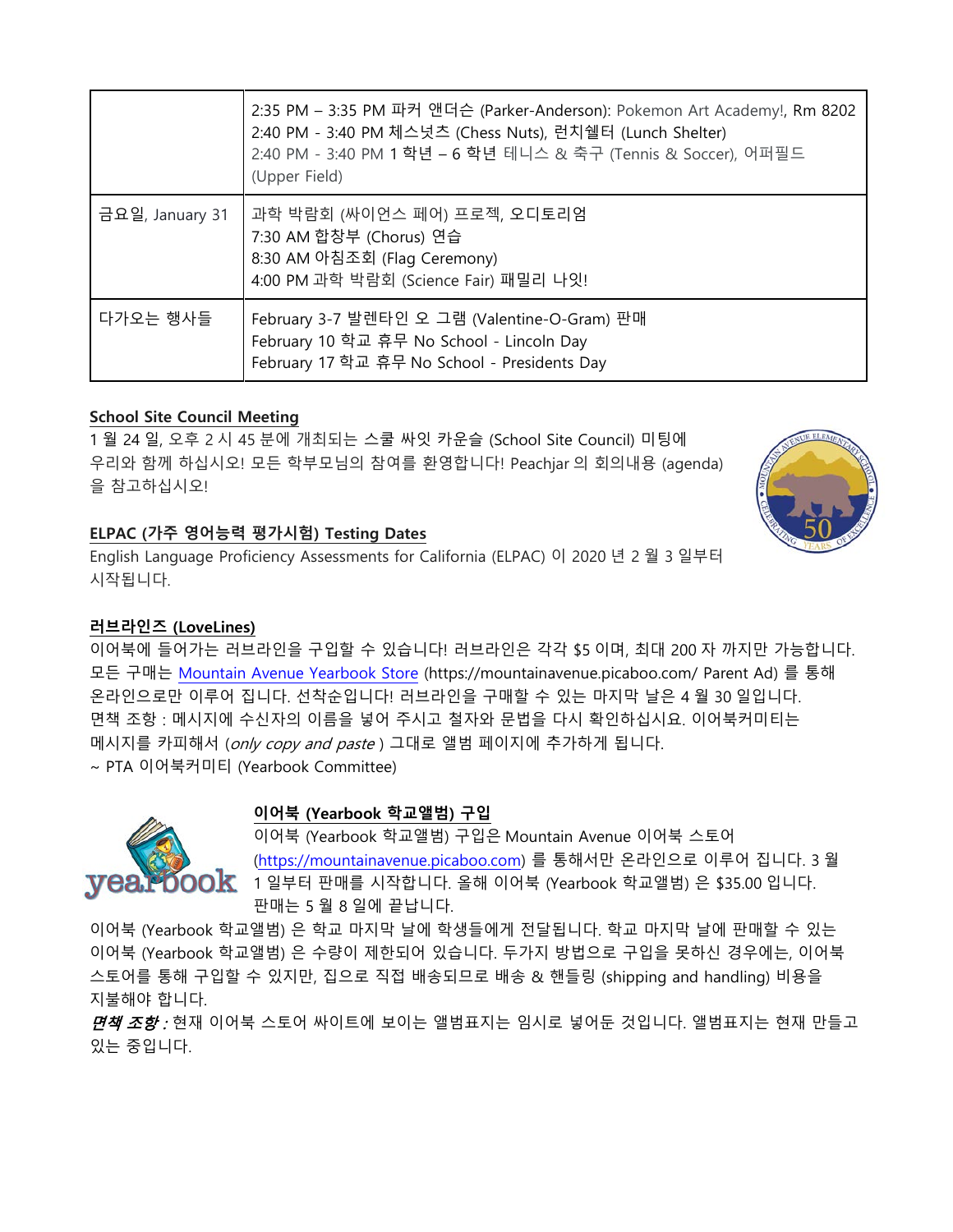### **자원봉사 싸인인 (Volunteer Sign-in) Option on Raptor Management Systems**

이제 학교 방문시, 싸인인 및 싸인아웃 키오스크에서 자원봉사 버튼 사용이 가능합니다! 자원봉사자 란에서 자신을 찾을 수 없다면 걱정하지 마시고, 사무실의 미쓰 데이비스씨께 문의 하십시요. 그분이 곧바로 셋업해 주실 수 있습니다. 협조해 주시고 기다려 주셔서 감사합니다.

### **Art Docent Program**

Art Docent 프로그램이 여러분을 필요로 합니다! 올해 미술수업을 가르치기 위해 자원봉사 함으로써 자녀의 수업에 참여하십시요! PTA 와 MACK 이 후원하는 Art Docent 프로그램은 학생들에게 예술가, 예술 요소 및 다양한 예술 기법에 대해 가르치기 위한 예술 교육내용, 재료 및 아트 프린트물을 제공합니다. 이것은 우리 학교의 주요 아트 프로그램이며 수업을 가르치기 위해 자원 봉사자를 필요로 합니다. 예술적 능력을 필요로 하지는 않습니다! 가르치기를 자원봉사 하시려면 kathrynhrowley@gmail.com 으로 Kathryn Rowley 께 연락하십시요. 감사합니다!



# **6 학년 Paper Roller Coaster Challenge**

6 학년 학생 여러분, 훌륭한 페이퍼 롤러코스터 엔지니어링 챌린지 빌드를 위한 시간이 왔습니다! 금요일, 1 월 17 일, 오전 쉬는시간 중에 Mrs. Hall 교실에 와서 자세한 내용을 알아보십시요. 떨즈데이 폴더에 들어있는 롤러코스터 참가 허가양식 또는 Peachjar 에서 롤러코스터 참가 허가양식을 인쇄하여 부모님의 서명을 받아서 가지고 오는 걸 잊지 마십시요. 6 학년 학생들은 2-5 명의 학생으로 팀을 구성하여, 1 월 21 일부터 1 월 30 일 까지 오전 쉬는시간 중에 런치 테이블에서 카드스탁 페이퍼 (cardstock paper) 로 롤러코스터를 만들 수 있습니다. 학생들은 과학박람회가 열리는 금요일, 1 월 31 일, 오전 쉬는시간 중에 페이퍼 롤러 코스터 경주를 하게 되며, 어떤 롤러 코스터가 "롱기스트 롸이드 (longest ride)" 상을 수상하기 위해 마블 (marble) 롤링을 가장 오래 유지하는지 확인하게 될 것입니다!

### **과학 박람회 (Science Fair)**



과학 박람회 (싸이언스 펀 페어 Science Fun Fair) 가 다가오고 있습니다! 모든 TK-6 학년은 실험, 연구, 공학 / 기술, 수집, 모델 및 데모의 6 가지 범주로 과학 프로젝트를 제출할 수 있습니다. 심사는 따로 없으며, 참가하는 모든 학생은 리본/인증서 (ribbon/certificate) 를 받습니다. 참가 신청서 제출 마감일은 금요일, 1 월 17 일 입니다. 참가 양식은 PeachJar 를 참조하시거나 다음 링크를 이용해 [https://www.signupgenius.com/go/5080a45a4ae23a4f94-](https://www.signupgenius.com/go/5080a45a4ae23a4f94-science1)

[science1](https://www.signupgenius.com/go/5080a45a4ae23a4f94-science1) 등록하십시요. 자세한 내용은 사무실의 안내문을 참조하십시요. 프로젝은 목요일, 1 월 30 일까지 오디토리엄에 제출되어야 하며, Science Fun Fair 는 금요일, 1 월 31 일에 개최 됩니다. 학생의 참가 신청서가 접수된 후, 필요한 경우 무료 포스터 보드가 교실로 배달됩니다. 6 학년 학생들은 팀 페이퍼 롤러 코스터 건설 프로젝트 (team paper roller coaster building project) 에 참가할 수도 있습니다. 자세한 내용은 떨즈데이 폴더를 참고하십시요. 올해 우리의 주제는 '발견의 길을 밝히는 것 (Light the Path to Discovery)' 이며, 금요일, 1 월 31 일, 오후 4 시 30 분부터 7 시까지 열리는 Family Night 에서 우주를 탐험하는 몰입형 경험을 할 수 있는 Kidspace Discovery Dome 모바일 플래네테리움 쇼를 갖게 됩니다. 질문이 있으시면, Jackie Bodnar jackiebodnar@gmail.com 또는 Meena Arunachalam [mail2meena@yahoo.com](mailto:mail2meena@yahoo.com) 께 문의하십시요.

# **ED100**

Mountain Avenue PTA 는 캘리포니아의 교육 시스템에 대해 더 알아보고자 올해 **Ed100.org** 와 제휴하였습니다. 우리는 이미 이 프로그램을 모두 마치신 (GRADUATED) 부모가 있습니다! 올해 몇 명의 부모님이 졸업할 수 있을까요??? 확인해 보십시요: